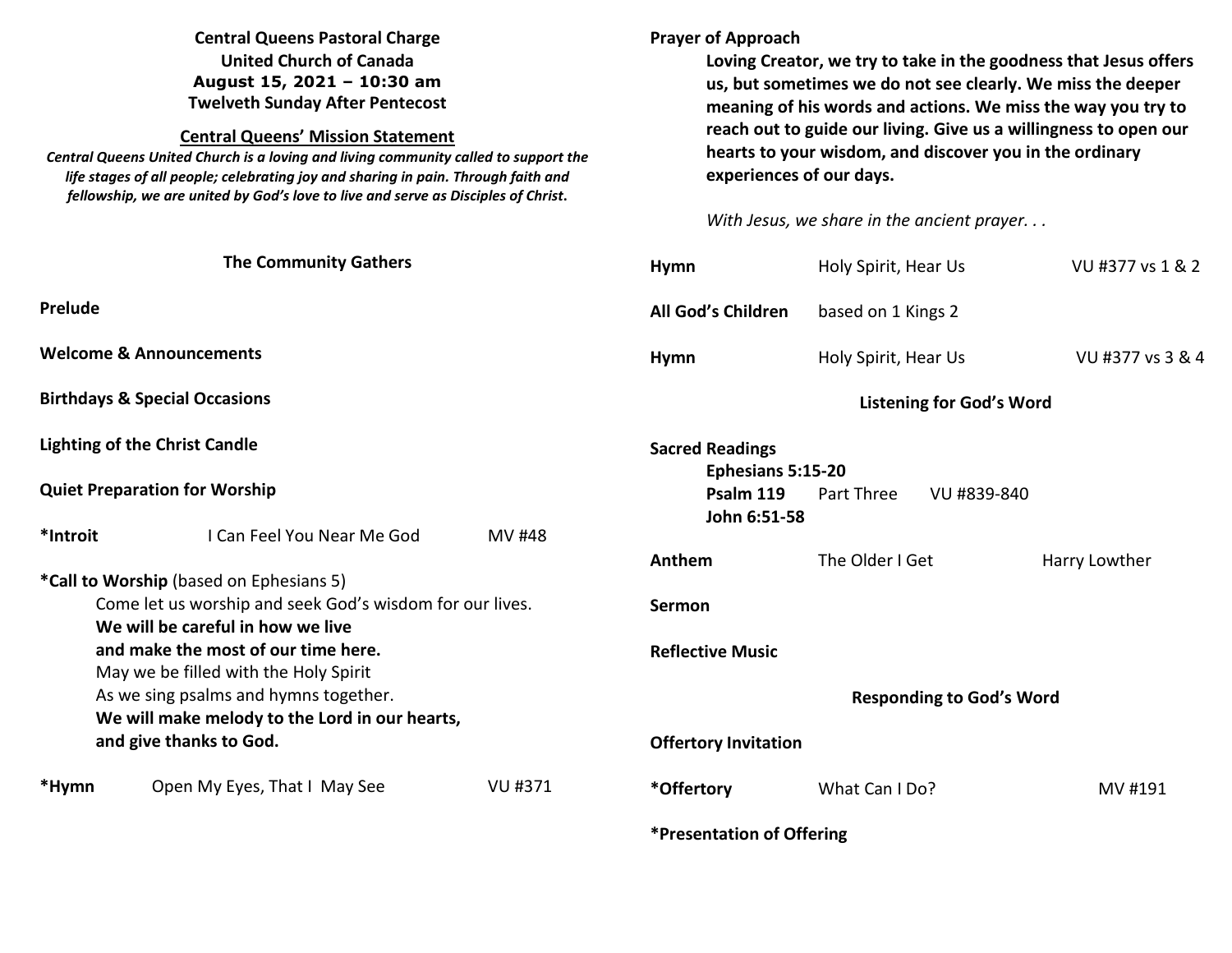## **\*Offertory Prayer**

**Loving God, you come into our hearts and lives in many ways. You guide us to share your encouragement and compassion with others. We offer our time, our talents, our treasures so others will feel your care through us. We dedicate all we are and all we give in Jesus' name. Amen.** 

## **Prayers of Thanksgiving and Intercession**

| *Hymn                                             | <b>Come Touch Our Hearts</b>                                              | MV #12 Vs 1-4 |  |  |  |  |
|---------------------------------------------------|---------------------------------------------------------------------------|---------------|--|--|--|--|
| *Blessing                                         |                                                                           |               |  |  |  |  |
|                                                   | *Choral Benediction When You Walk from Here                               | VU #298 x2    |  |  |  |  |
| <b>Postlude</b><br>* Please stand as you are able |                                                                           |               |  |  |  |  |
| <b>Ministers</b>                                  | All of us                                                                 |               |  |  |  |  |
| <b>Clergy</b><br><b>Office Hours</b>              | <b>Rev Greg Davis</b><br>Tuesday, Wednesday & Thursday<br>$9$ am $-12$ pm |               |  |  |  |  |
| Office Phone<br>Email                             | 902-964-2291<br>minister@cquc.ca                                          |               |  |  |  |  |
| <b>Ministry of Music</b>                          | <b>Kirk Neville</b>                                                       |               |  |  |  |  |
| Website<br>Phone<br>Email                         | https://cquc.ca/index.htm<br>902-786-9222<br>nevillevurry1@hotmail.com    |               |  |  |  |  |
| <b>Church Office</b>                              |                                                                           |               |  |  |  |  |
| <b>Office Hours</b>                               | Wednesday & Thursday<br>$9 am - 12 pm$                                    |               |  |  |  |  |
| Phone                                             | 902-964-2221                                                              |               |  |  |  |  |
| Email                                             | office@cquc.ca                                                            |               |  |  |  |  |

**A Warm Welcome to All** – We are delighted you've joined us. May God's word today strengthen your faith, inspire curiosity and learning, and motivate your service of others. All are welcome.

**Vacation** – Greg is on vacation from August  $2$  – September  $8<sup>th</sup>$ .

**Thank You** – The congregation of Central Queens United Church would like to thank Rev Dr Karen MacLeod-Wilkie for leading our worship service this morning. Judy Corey will be leading our worship service next Sunday, August 22<sup>nd</sup>.

**Today's Bulletins** are placed in loving memory of Annabel Schnurr. Lovingly remembered by daughter, Mo Prouse.

# **Life and Work of Our Church**

 **In-Church Services:** Registration is **required**. To register, please call 902-964-2221 or email *office@cquc.ca*. Please wear your mask while singing. If you are registering **after 12 pm Thursday**, please text or call Velda at 902-940-7674.

**FundScrip** – Next order date will be August 22<sup>nd</sup>. You can reach Janet by email (jhowes1969@gmail.com) or by phone (902-393-1527). Ordering will be every 2 weeks. E-transfers accepted.

**Yard Sale** – Central Queens United Church will be hosting a yard sale here on Saturday, August 28<sup>th</sup>, from 8 am – 1 pm. Church members are encouraged to contribute articles in good condition as well as craft and baked goods. Articles for the sale can be donated at the church during regular business hours or on Sundays.

Set-up on Friday, August 27<sup>th</sup>, at 6 pm. All volunteers needed, please. For further information, contact Lois at 902-621-0669 or Velda at 902-964-2210.

**Church Calendar Renewal Time** – Renewal time is here again! The Church calendars order is to be in by August 31<sup>st</sup>. Anyone that have changes to their family list, please call the Church office at 964-2221 or Debbie at 964-2882. There will be forms at the back of the Church for anyone wishing to add their family to the calendar. The calendars will ready for delivery by mid November. The cost is \$10.00.

**E-Transfers** – Central Queens United Church is set up to accept E-Transfers. If you wish to give your offerings through E-Transfer, please send via email to veldabertram@gmail.com.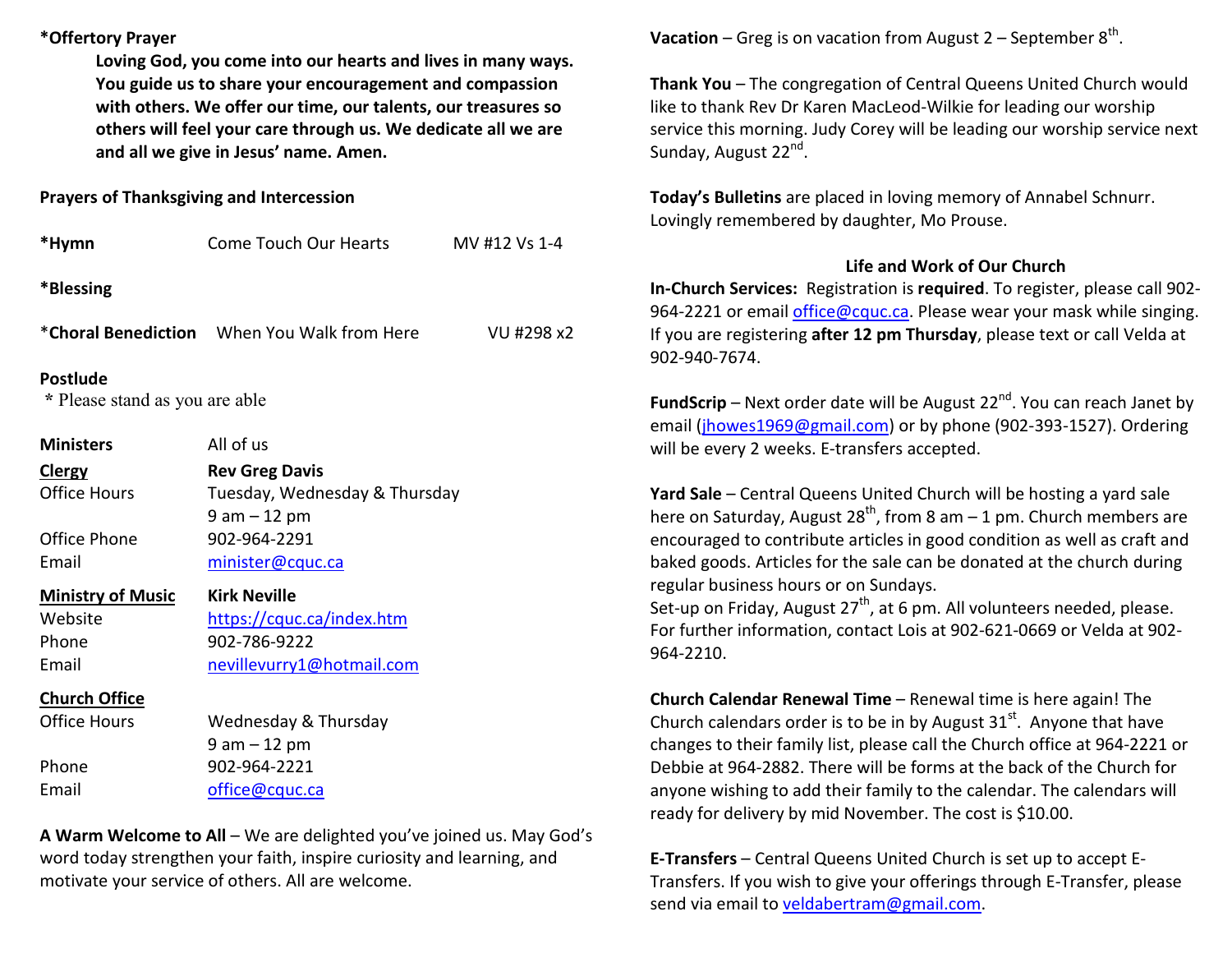**Food Bank** –Please remember to continue your support for the Food Bank with non-perishable food items. You can drop them off any Sunday or during the week in the wooden box at the church entrance.

**Weekly Bulletins** can be sponsored by you in celebration or remembrance of a loved one. There is a signup sheet on the table at the back of the sanctuary. Cost is \$20.00.

**Central Queens Emmaus Walkers** – Central Queens Emmaus Walkers will be taking a break over the summer. See you in September!!

**Bookworms United** will be on recess until September 4<sup>th</sup>. More details to follow.

**Pop Can Pull Tabs** – George Mason is collecting pop can pull tabs which are then given to the Daughters of the Nile women's organization. The funds then go to the Shriners Hospital in Montreal where they are used to buy reading materials for the children in the hospital. Your can tab collections can be dropped off here at the church.

**Bulletin Deadline** – Deadline for items to be placed in the bulletin is **Wednesday** evening. Bulletin items can be emailed to office@cquc.ca.

#### **The Gift of Friendship**

 Friendship is a priceless gift that cannot be bought or sold, But its value is far greater than a mountain made of gold  $-$ For gold is cold and lifeless, it can neither see nor hear, And in the time of trouble it is powerless to cheer. It has no ears to listen, no heart to understand, It cannot bring you comfort or reach out a helping hand – So when you ask God for a gift, be thankful if He sends Not diamonds, pearls, or riches, but the love of real true friends. *By: Helen Steiner Rice* 

We don't always know the extent of the good we do even when we are giving generously. When we make a gift, we hope to have an impact but often can't foresee how many lives we touch or how far our care extends. Mambud Samai's story is a tangible example of how your gifts through Mission & Service send ripples of compassion across continents. Mambud, a pastor, lives in Sierra Leone, where an estimated 27,000 citizens became amputees during the civil war that raged between 1991 and 2002.To support amputees he visited in rehabilitation camps after the war, Mambud turned to soccer, his country's favourite sport. He founded a soccer league for amputees called the Single Leg Amputee Sports Club of Sierra Leone to help restore hope. Now 350 members strong, the league isn't just about helping amputees overcome discrimination, restoring their pride, and providing therapeutic support. As if these alone aren't amazing.

"I would like to thank the donors for providing support. I want to thank them very, very much. I want to encourage them that their support is never going in vain." —Mambud

#### **Your Generosity Has a Worldwide Impact: Mambud's Story**

 Two years ago, Mambud decided he wanted to make an even bigger difference. So, he flew all the way to the Asian Rural Institute (ARI for short), a unique school in Japan that your Mission & Service gifts support. Thanks to generous supporters like you, ARI trains thousands of leaders like Mambud from all over the world to grow food, tend livestock, and be effective change agents in their community.

After graduating from the nine-month program at ARI, Mambud returned to the soccer fields of Sierra Leone with a new goal: to develop teaching farms where people can learn to grow food sustainably and support themselves financially by selling that food at market. Mambud and members of the Single Leg Amputee Sports Club of Sierra Leone now run an educational farm, and there are plans to convert more of Sierra Leone's fertile land into gardens and teaching centres. In a country where the average person lives just 43 years, Mambud's extraordinary leadership and the skills he learned in Japan save lives. From Canada to Japan to Sierra Leone–Mambud's story is just one example of how your gifts do a world of good. If Mission & Service giving is already a regular part of your life, thank you so much! If you have not given, please help